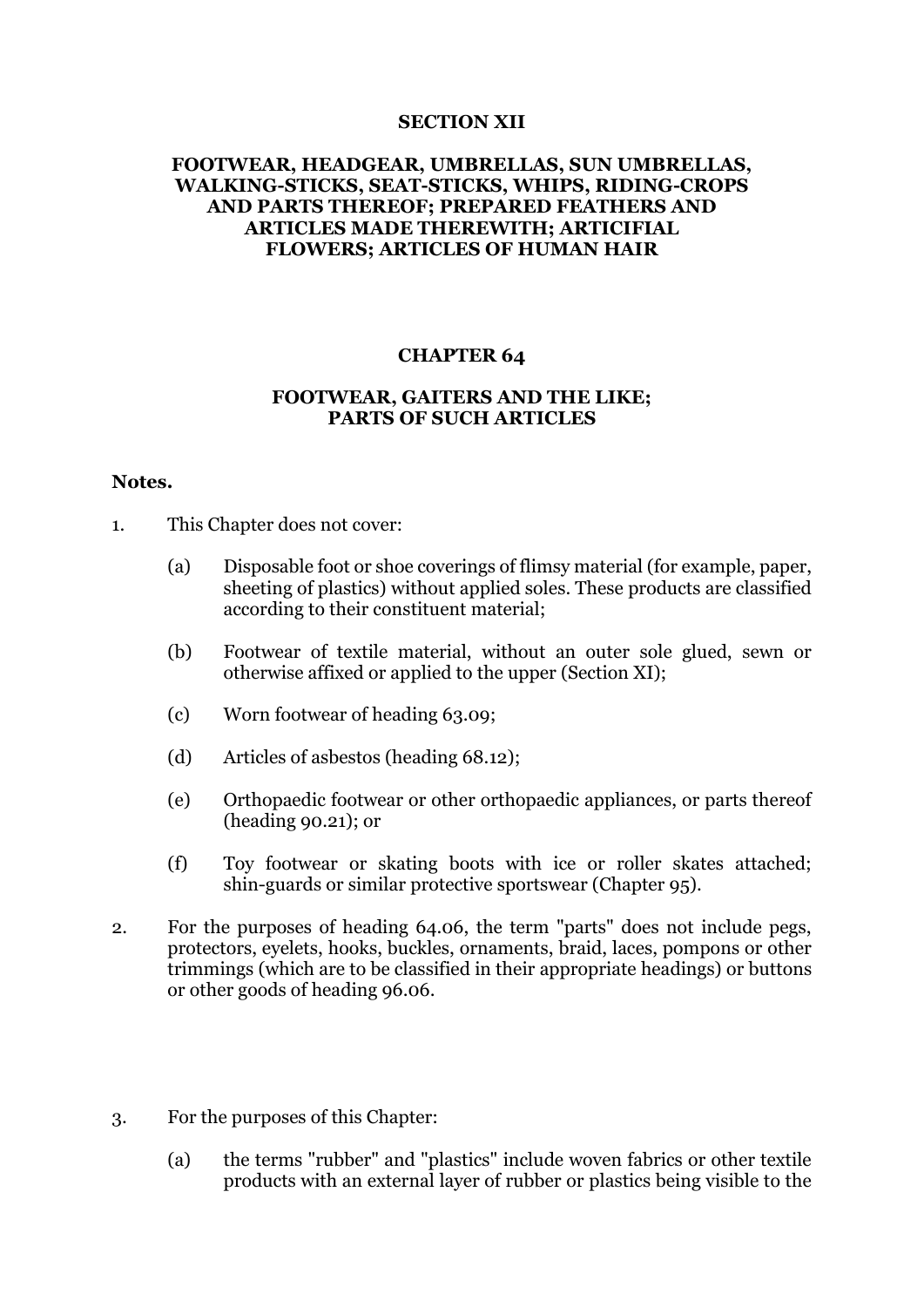naked eye; for the purpose of this provision, no account should be taken of any resulting change of colour; and

- (b) the term "leather" refers to the goods of headings 41.07 and 41.12 to 41.14.
- 4. Subject to Note 3 to this Chapter:
	- (a) the material of the upper shall be taken to be the constituent material having the greatest external surface area, no account being taken of accessories or reinforcements such as ankle patches, edging, ornamentation, buckles, tabs, eyelet stays or similar attachments;
	- (b) the constituent material of the outer sole shall be taken to be the material having the greatest surface area in contact with the ground, no account being taken of accessories or reinforcements such as spikes, bars, nails, protectors or similar attachments.

# **Subheading Note.**

- 1. For the purposes of subheadings 6402.12, 6402.19, 6403.12, 6403.19 and 6404.11, the expression "sports footwear" applies only to:
	- (a) footwear which is designed for a sporting activity and has, or has provision for the attachment of, spikes, sprigs, stops, clips, bars or the like;
	- (b) skating boots, ski-boots and cross-country ski footwear, snowboard boots, wrestling boots, boxing boots and cycling shoes.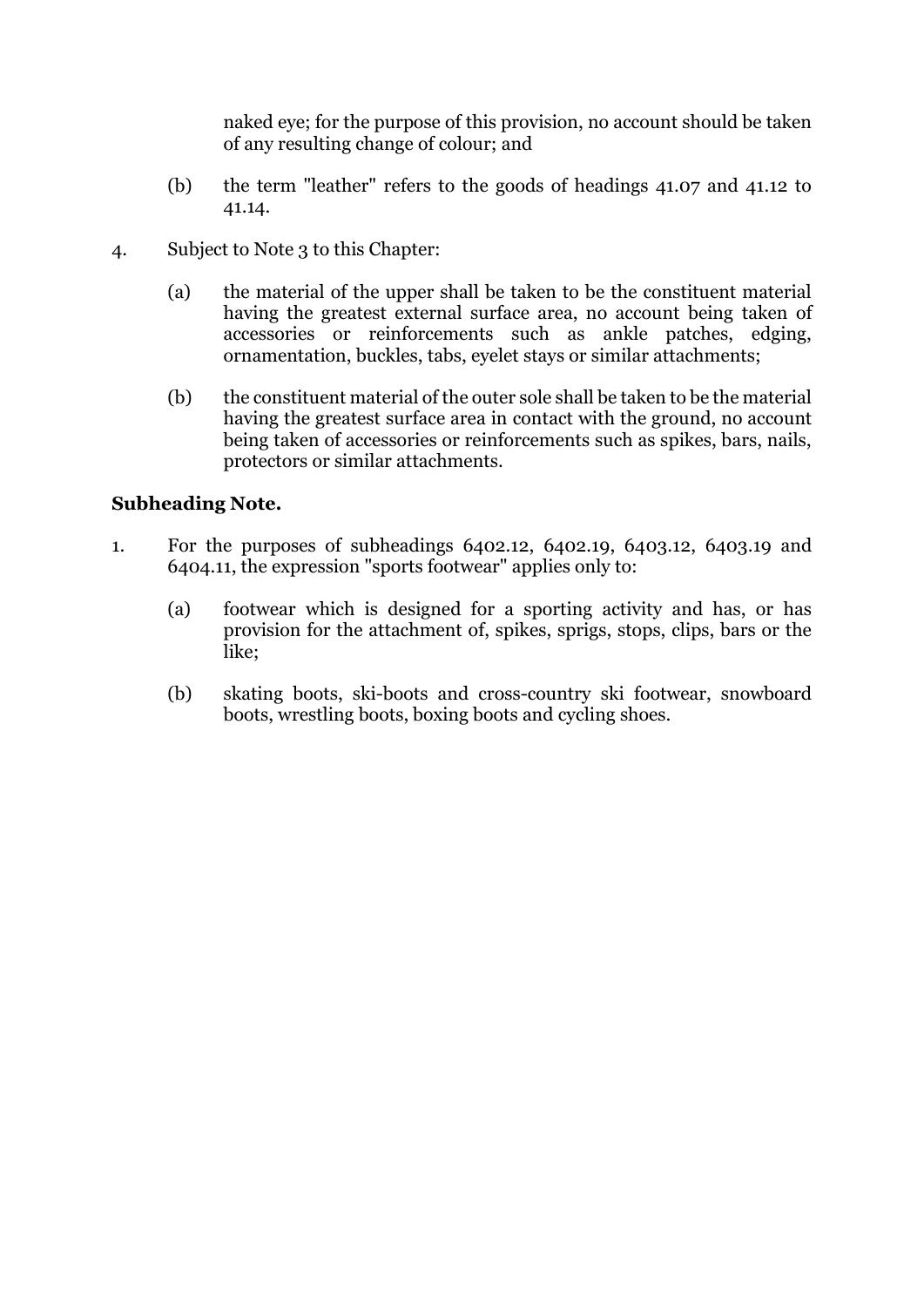| <b>HS</b> | <b>CET</b> | <b>DESCRIPTION OF GOODS</b>                                                                                                                                                                                                     | <b>DUTY</b><br><b>RATE</b> | <b>UNIT</b> | <b>SITC</b><br><b>REV4</b> |
|-----------|------------|---------------------------------------------------------------------------------------------------------------------------------------------------------------------------------------------------------------------------------|----------------------------|-------------|----------------------------|
| 64.01     |            | Waterproof footwear with outer soles and uppers of<br>rubber or of plastics, the uppers of which are<br>neither fixed to the sole nor assembled by stitching,<br>riveting, nailing, screwing, plugging or similar<br>processes. |                            |             |                            |
| 6401.10   | $00\,$     | - Footwear incorporating a protective metal toe-cap                                                                                                                                                                             | 25%                        | kg&2u       | 851.11                     |
|           |            | - Other footwear:                                                                                                                                                                                                               |                            |             |                            |
| 6401.92   | $00\,$     | - - Covering the ankle but not covering the knee:                                                                                                                                                                               |                            |             |                            |
| 6401.92   | 10         | --- Boots (Wellingtons)                                                                                                                                                                                                         | 25%                        | kg& 2u      | 851.312                    |
| 6401.92   | 90         | $--$ Other                                                                                                                                                                                                                      | 25%                        | kg& 2u      | 851.313                    |
| 6401.99   | $00\,$     | - - Other                                                                                                                                                                                                                       | 25%                        | kg& 2u      | 851.319                    |
| 64.02     |            | Other footwear with outer soles and uppers of<br>rubber or plastics.                                                                                                                                                            |                            |             |                            |
|           |            | - Sports footwear:                                                                                                                                                                                                              |                            |             |                            |
| 6402.12   | $00\,$     | - - Ski-boots, cross country ski footwear and<br>snowboards boots                                                                                                                                                               | Free                       | kg& 2u      | 851.21                     |
| 6402.19   | $00\,$     | - - Other                                                                                                                                                                                                                       | Free                       | kg& 2u      | 851.23                     |
| 6402.20   | $00\,$     | - Footwear with upper straps or thongs assembled to<br>the sole by means of plugs<br>- Other footwear:                                                                                                                          | 25%                        | kg& 2u      | 851.321                    |
| 6402.91   | $00\,$     | - - Covering the ankle                                                                                                                                                                                                          | 25%                        | kg& 2u      | 851.322                    |
|           |            | - - Other:                                                                                                                                                                                                                      |                            |             |                            |
|           |            |                                                                                                                                                                                                                                 |                            |             |                            |
| 6402.99   | 10         | - - - Sandals and slippers                                                                                                                                                                                                      | 25%                        | kg& 2u      | 851.323                    |
| 6402.99   | 90         | $--$ Other                                                                                                                                                                                                                      | 25%                        | kg& 2u      | 851.329                    |
| 64.03     |            | Footwear with outer soles of rubber, plastics,<br>leather or composition leather and uppers of<br>leather.                                                                                                                      |                            |             |                            |
|           |            | - Sports footwear:                                                                                                                                                                                                              |                            |             |                            |
| 6403.12   | $00\,$     | - - Ski-boots, cross-country ski footwear and<br>snowboard boots                                                                                                                                                                | Free                       | kg& 2u      | 851.22                     |
| 6403.19   | $00\,$     | - - Other                                                                                                                                                                                                                       | Free                       | kg& 2u      | 851.24                     |
| 6403.20   | $00\,$     | - Footwear with outer soles of leather, and uppers<br>which consist of leather straps across the<br>instep and around the big toe                                                                                               | 20%                        | kg& 2u      | 851.41                     |
| 6403.40   | $00\,$     | - Other footwear, incorporating a protective metal toe-<br>cap                                                                                                                                                                  | 25%                        | kg& 2u      | 851.15                     |
|           |            | - Other footwear with outer soles of leather:                                                                                                                                                                                   |                            |             |                            |
| 6403.51   | 00         | - - Covering the ankle                                                                                                                                                                                                          | 25%                        | kg& 2u      | 851.481                    |
| 6403.59   | $00\,$     | - - Other                                                                                                                                                                                                                       | 25%                        | kg& 2u      | 851.482                    |
|           |            | - Other footwear:                                                                                                                                                                                                               |                            |             |                            |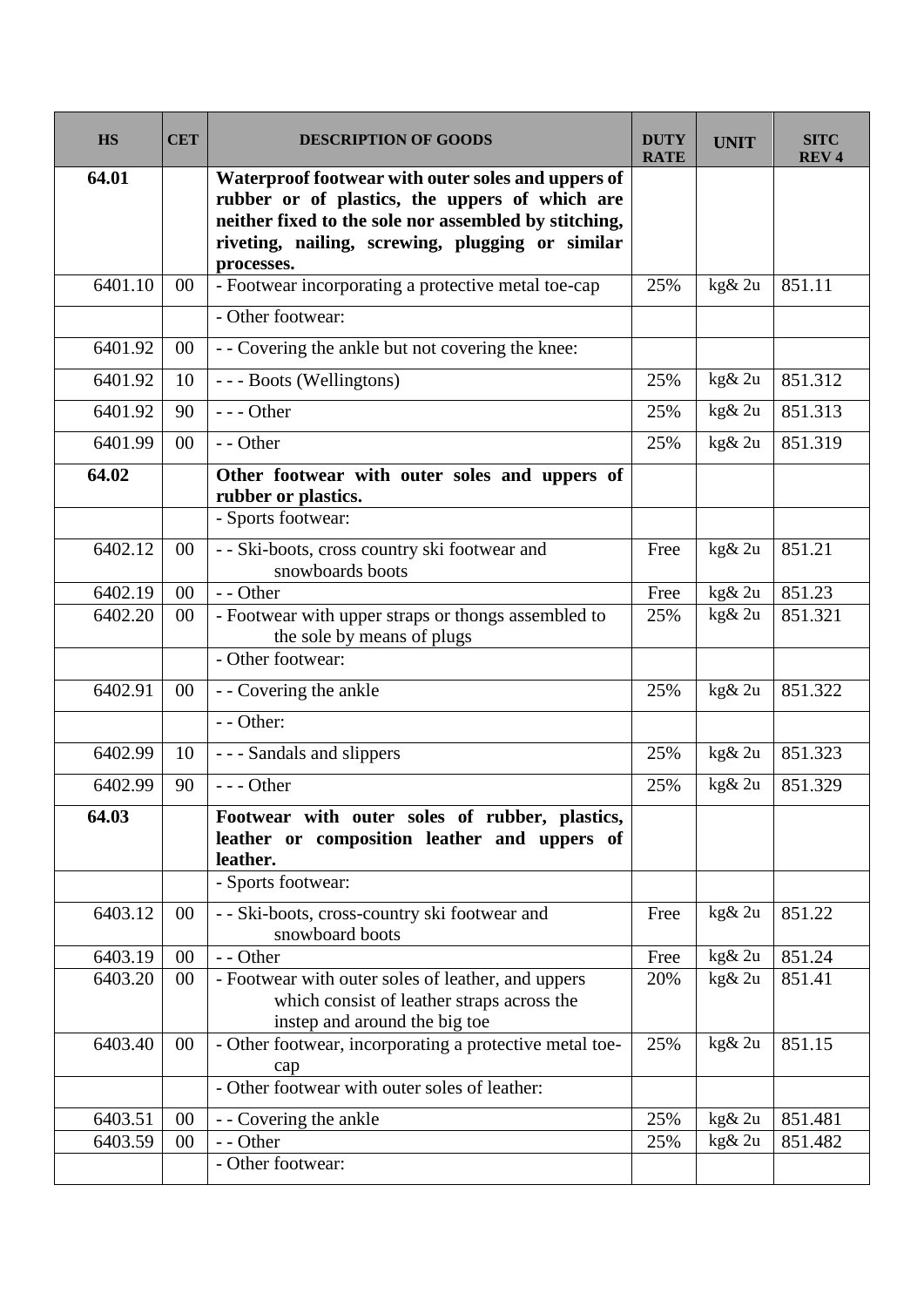| <b>HS</b> | <b>CET</b> | <b>DESCRIPTION OF GOODS</b>                                                                                                                                                                                               | <b>DUTY</b><br><b>RATE</b> | <b>UNIT</b> | <b>SITC</b><br><b>REV4</b> |
|-----------|------------|---------------------------------------------------------------------------------------------------------------------------------------------------------------------------------------------------------------------------|----------------------------|-------------|----------------------------|
| 6403.91   | 00         | - - Covering the ankle                                                                                                                                                                                                    | 25%                        | kg& 2u      | 851.483                    |
| 6403.99   | $00\,$     | $-$ - Other:                                                                                                                                                                                                              |                            |             |                            |
| 6403.99   | 10         | --- With outer soles of rubber or plastics and upper<br>straps and thongs of leather                                                                                                                                      | 25%                        | kg& 2u      | 851.484                    |
| 6403.99   | 90         | $--$ Other                                                                                                                                                                                                                | 25%                        | kg& 2u      | 851.489                    |
| 64.04     |            | Footwear with outer soles of rubber, plastics,<br>leather or composition leather and uppers of textile<br>materials.                                                                                                      |                            |             |                            |
|           |            | - Footwear with outer soles of rubber or plastics:                                                                                                                                                                        |                            |             |                            |
| 6404.11   | 00         | - - Sports footwear; tennis shoes, basketball shoes,<br>gym shoes, training shoes and the like:                                                                                                                           |                            |             |                            |
| 6404.11   | 10         | - - - Sports footwear                                                                                                                                                                                                     | Free                       | kg& 2u      | 851.251                    |
| 6404.11   | 20         | --- Tennis shoes, basketball shoes, gym shoes,<br>training shoes and the like                                                                                                                                             | 25%                        | kg& 2u      | 851.259                    |
|           |            | - - Other:                                                                                                                                                                                                                |                            |             |                            |
| 6404.19   | 10         | --- With outer soles of rubber or plastics and upper<br>straps and thongs of textile materials                                                                                                                            | 25%                        | kg& 2u      | 851.511                    |
| 6404.19   | 90         | $--$ Other                                                                                                                                                                                                                | 25%                        | kg& 2u      | 851.519                    |
| 6404.20   | $00\,$     | - Footwear with outer soles of leather or composition<br>leather                                                                                                                                                          | 25%                        | kg& 2u      | 851.52                     |
| 64.05     |            | Other footwear.                                                                                                                                                                                                           |                            |             |                            |
| 6405.10   | 00         | - With uppers of leather or composition leather                                                                                                                                                                           | 25%                        | kg& 2u      | 851.49                     |
| 6405.20   | 00         | - With uppers of textile materials                                                                                                                                                                                        | 25%                        | kg& 2u      | 851.59                     |
| 6405.90   | 00         | - Other                                                                                                                                                                                                                   | 25%                        | kg& 2u      | 851.7                      |
| 64.06     |            | Parts of footwear (including uppers whether or not<br>attached to soles other than outer soles); removable<br>in-soles, heel cushions and similar articles; gaiters,<br>leggings and similar articles, and parts thereof. |                            |             |                            |
| 6406.10   | 00         | - Uppers and parts thereof, other than stiffeners                                                                                                                                                                         | 5%                         | kg          | 851.91                     |
| 6406.20   | 00         | - Outer soles and heels, of rubber or plastics                                                                                                                                                                            | 5%                         | kg          | 851.92                     |
| 6406.90   | $00\,$     | - Other:                                                                                                                                                                                                                  |                            |             |                            |
| 6406.90   | 10         | - - - Gaiters, leggings and similar articles, and parts<br>thereof                                                                                                                                                        | 25%                        | kg          | 851.95                     |
| 6406.90   | 90         | $---Other$                                                                                                                                                                                                                | 5%                         | kg          | 851.99                     |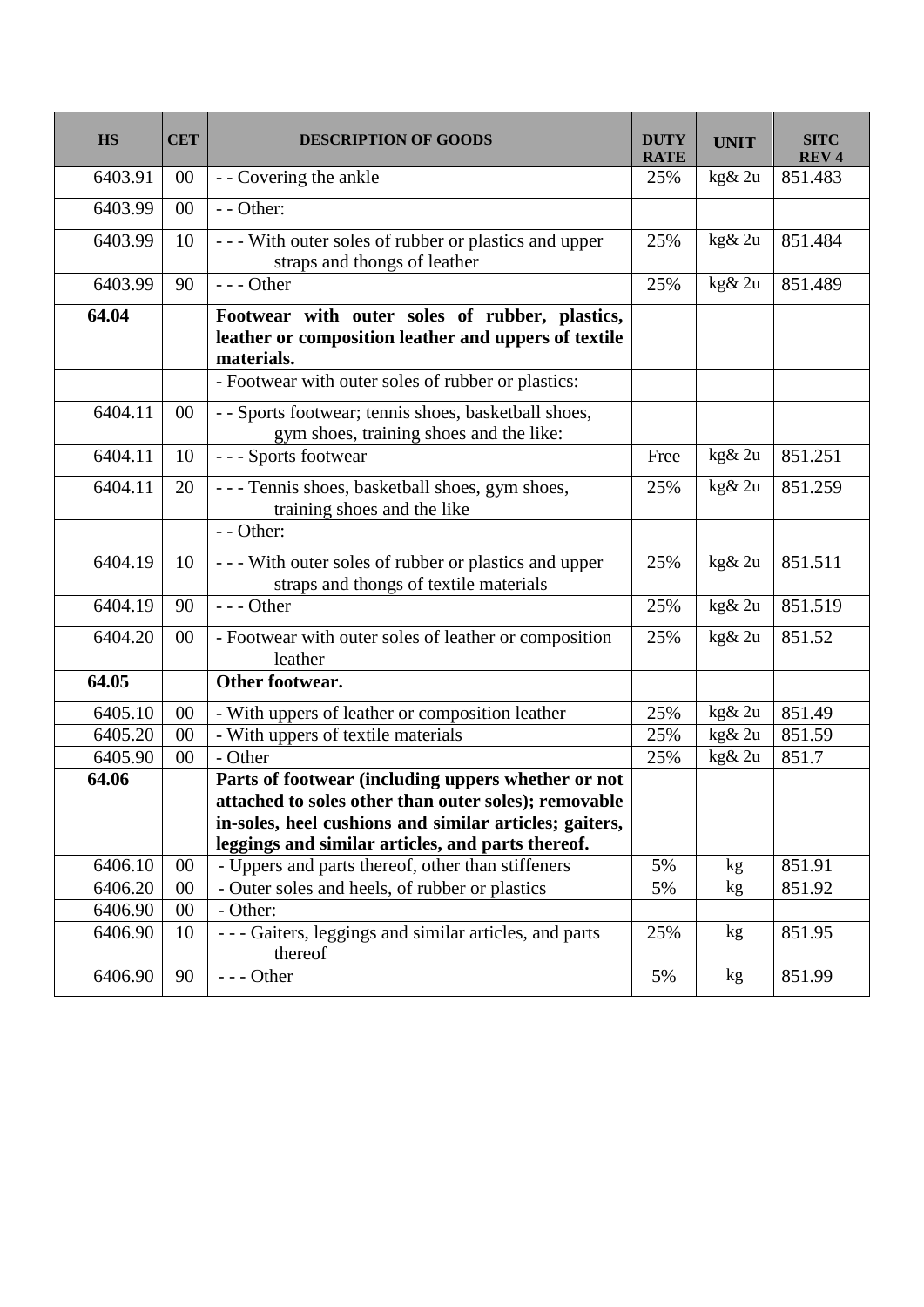# **CHAPTER 65**

# **HEADGEAR AND PARTS THEREOF**

- 1. This Chapter does not cover:
	- (a) Worn headgear of heading 63.09;
	- (b) Asbestos headgear (heading 68.12); or
	- (c) Dolls' hats, other toy hats or carnival articles of Chapter 95.
- 2. Heading 65.02 does not cover hat-shapes made by sewing, other than those obtained simply by sewing strips in spirals.

| <b>HS</b> | <b>CET</b> | <b>DESCRIPTION OF GOODS</b>                                                                | <b>DUTY</b><br><b>RATE</b> | <b>UNIT</b> | <b>SITC</b><br><b>REV4</b> |
|-----------|------------|--------------------------------------------------------------------------------------------|----------------------------|-------------|----------------------------|
| 6501.00   | $\bf{00}$  | Hat-forms, hat bodies and hoods of felt, neither                                           | 5%                         | kg&u        | 657.61                     |
|           |            | blocked to shape nor with made brims; plateaux                                             |                            |             |                            |
|           |            | and manchons (including slit manchons), of felt.                                           |                            |             |                            |
| 6502.00   | $\bf{00}$  | Hat-shapes, plaited or made by assembling strips                                           | 15%                        | kg& u       | 657.62                     |
|           |            | of any material, neither blocked to shape, nor<br>with made brims, nor lined, nor trimmed. |                            |             |                            |
| [65.03]   |            | <b>Deleted</b>                                                                             |                            |             |                            |
|           |            |                                                                                            |                            |             |                            |
| 6504.00   | $\bf{00}$  | Hats and other headgear, plaited or made by                                                | 25%                        | kg&u        | 848.42                     |
|           |            | assembling strips of any material, whether or not                                          |                            |             |                            |
|           |            | lined or trimmed.                                                                          |                            |             |                            |
| 6505.00   |            | Hats and other headgear, knitted or crocheted, or                                          |                            |             |                            |
|           |            | made up from lace, felt or other textile fabric, in                                        |                            |             |                            |
|           |            | the piece (but not in strips), whether or not lined                                        |                            |             |                            |
|           |            | or trimmed; hair-nets of any material, whether or                                          |                            |             |                            |
|           |            | not lined or trimmed.                                                                      |                            |             |                            |
| 6505.00   | 10         | - - - Hair-nets of human hair                                                              | 25%                        | kg& u       | 848.431                    |
| 6505.00   | 20         | --- Hair-nets of other materials                                                           | 25%                        | kg& u       | 848.432                    |
| 6505.00   | 90         | $--$ Other                                                                                 | 25%                        | kg& u       | 848.439                    |
| 65.06     |            | Other headgear, whether or not lined or trimmed.                                           |                            |             |                            |
| 6506.10   | $00\,$     | - Safety headgear                                                                          | Free                       | kg& u       | 848.44                     |
|           |            | - Other:                                                                                   |                            |             |                            |
| 6506.91   | $00\,$     | - - Of rubber or of plastics                                                               | 25%                        | $kg\&u$     | 848.45                     |
| 6506.99   | $00\,$     | - - Of other materials                                                                     | 25%                        | $kg\&u$     | 848.49                     |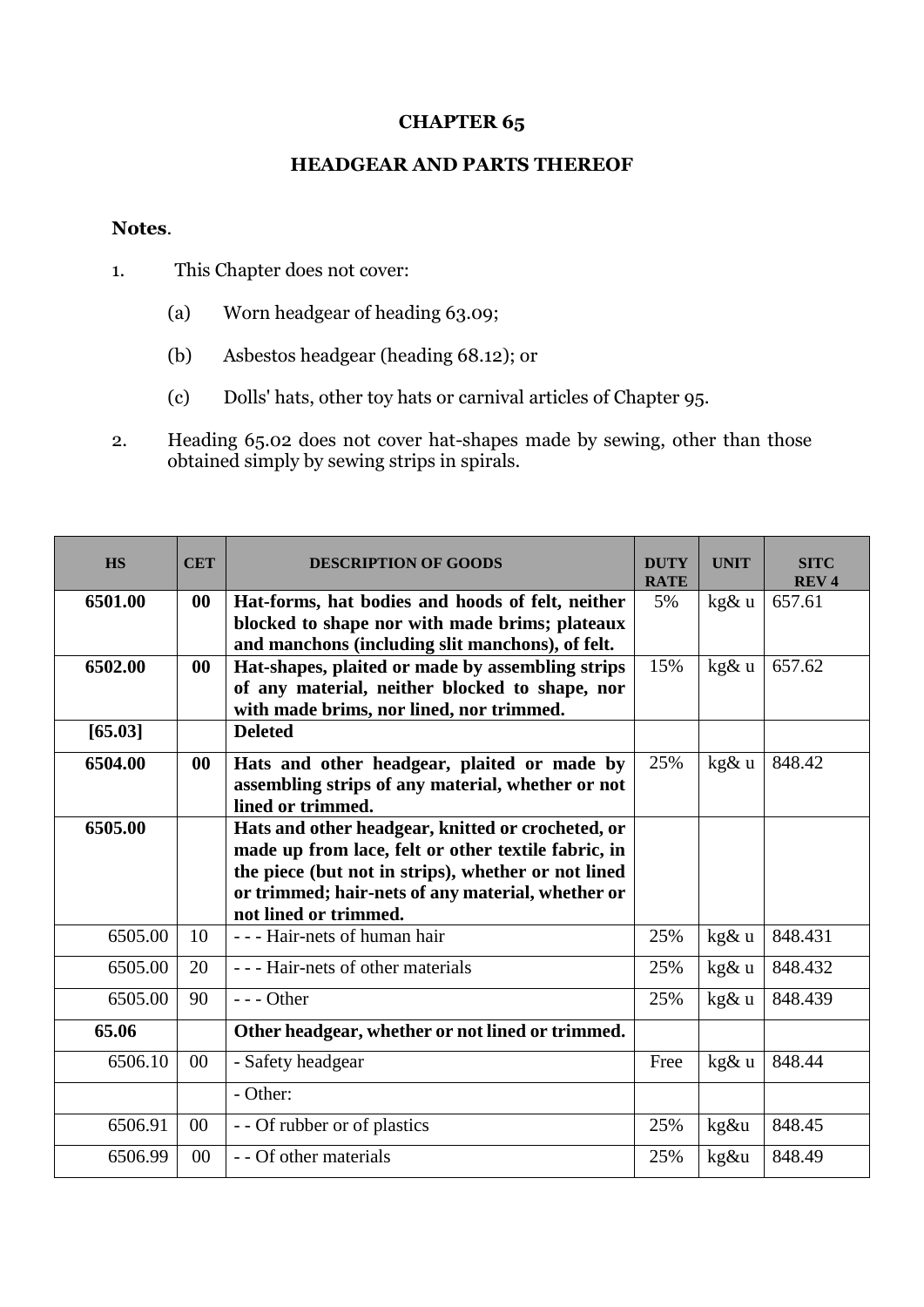| НS      | CET | <b>DESCRIPTION OF GOODS</b>                       | <b>DUTY</b><br><b>RATE</b> | <b>UNIT</b> | <b>SITC</b><br><b>REV4</b> |
|---------|-----|---------------------------------------------------|----------------------------|-------------|----------------------------|
| 6507.00 | 00  | Head-bands, linings, covers, hat foundations, hat | 5%                         | kg&u        | 848.48                     |
|         |     | frames, peaks and chinstraps, for headgear.       |                            |             |                            |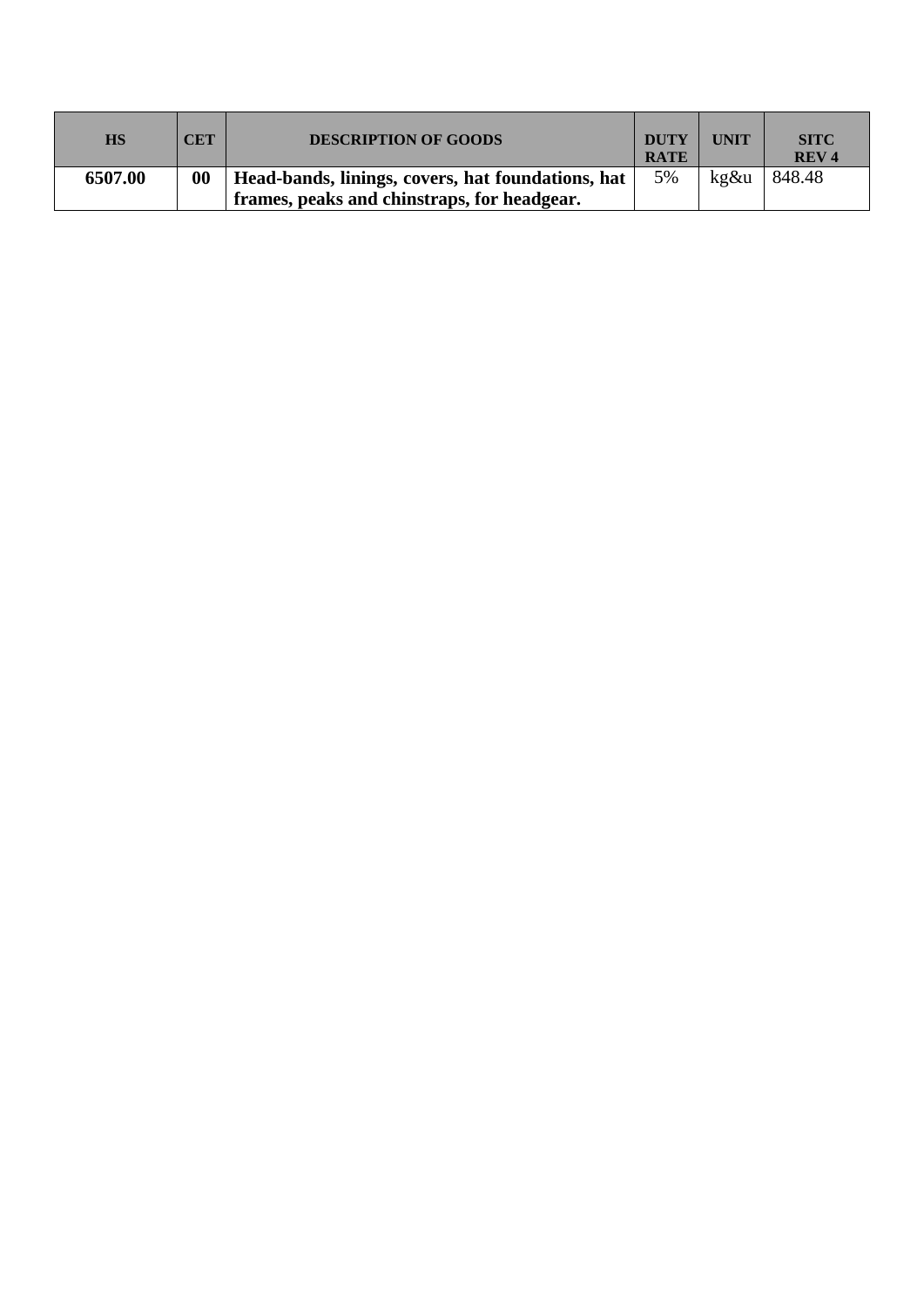#### **CHAPTER 66**

# **UMBRELLAS, SUN UMBRELLAS, WALKING-STICKS, SEAT-STICKS, WHIPS, RIDING-CROPS AND PARTS THEREOF**

- 1. This Chapter does not cover:
	- (a) Measure walking-sticks or the like (Heading 90.17);
	- (b) Firearm-sticks, sword-sticks, loaded walking-sticks or the like (Chapter 93); or
	- (c) Goods of Chapter 95 (for example, toy umbrellas, toy sun umbrellas).
- 2. Heading 66.03 does not cover parts, trimmings or accessories of textile material, or covers, tassels, thongs, umbrella cases or the like, of any material. Such goods presented with, but not fitted to, articles of heading 66.01 or 66.02 are to be classified separately and are not to be treated as forming part of those articles.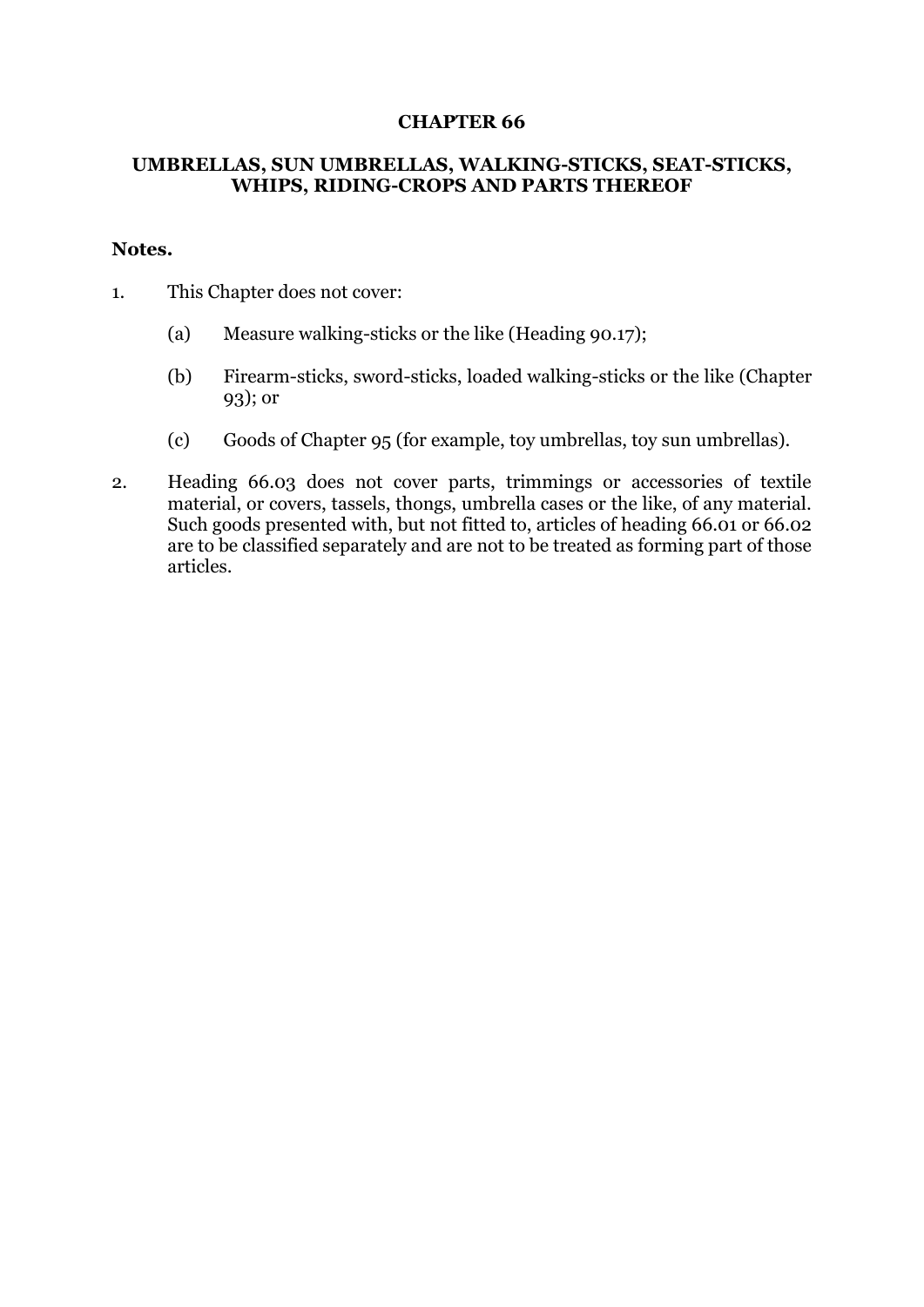| <b>HS</b> | <b>CET</b> | <b>DESCRIPTION OF GOODS</b>                                                                                     | <b>DUTY</b><br><b>RATE</b> | <b>UNIT</b>     | <b>SITC</b><br><b>REV4</b> |
|-----------|------------|-----------------------------------------------------------------------------------------------------------------|----------------------------|-----------------|----------------------------|
| 66.01     |            | Umbrellas and sun umbrellas (including walking-<br>stick umbrellas, garden umbrellas and similar<br>umbrellas). |                            |                 |                            |
| 6601.10   | $00\,$     | - Garden or similar umbrellas                                                                                   | 25%                        | kg& u           | 899.411                    |
|           |            | - Other:                                                                                                        |                            |                 |                            |
| 6601.91   | 00         | - - Having a telescopic shaft                                                                                   | 25%                        | kg& u           | 899.412                    |
| 6601.99   | $00\,$     | - - Other                                                                                                       | 25%                        | kg& u           | 899.419                    |
| 6602.00   | 00         | Walking-sticks, seat-sticks, whips, riding-crops and<br>the like.                                               | 25%                        | kg&u            | 899.42                     |
| 66.03     |            | Parts, trimmings and accessories of articles of<br>heading 66.01 or 66.02.                                      |                            |                 |                            |
| 6603.20   | $00\,$     | - Umbrella frames, including frames mounted on<br>shafts (sticks)                                               | 5%                         | kg <sub>1</sub> | 899.492                    |
| 6603.90   | $00\,$     | - Other                                                                                                         | 5%                         | kg              | 899.499                    |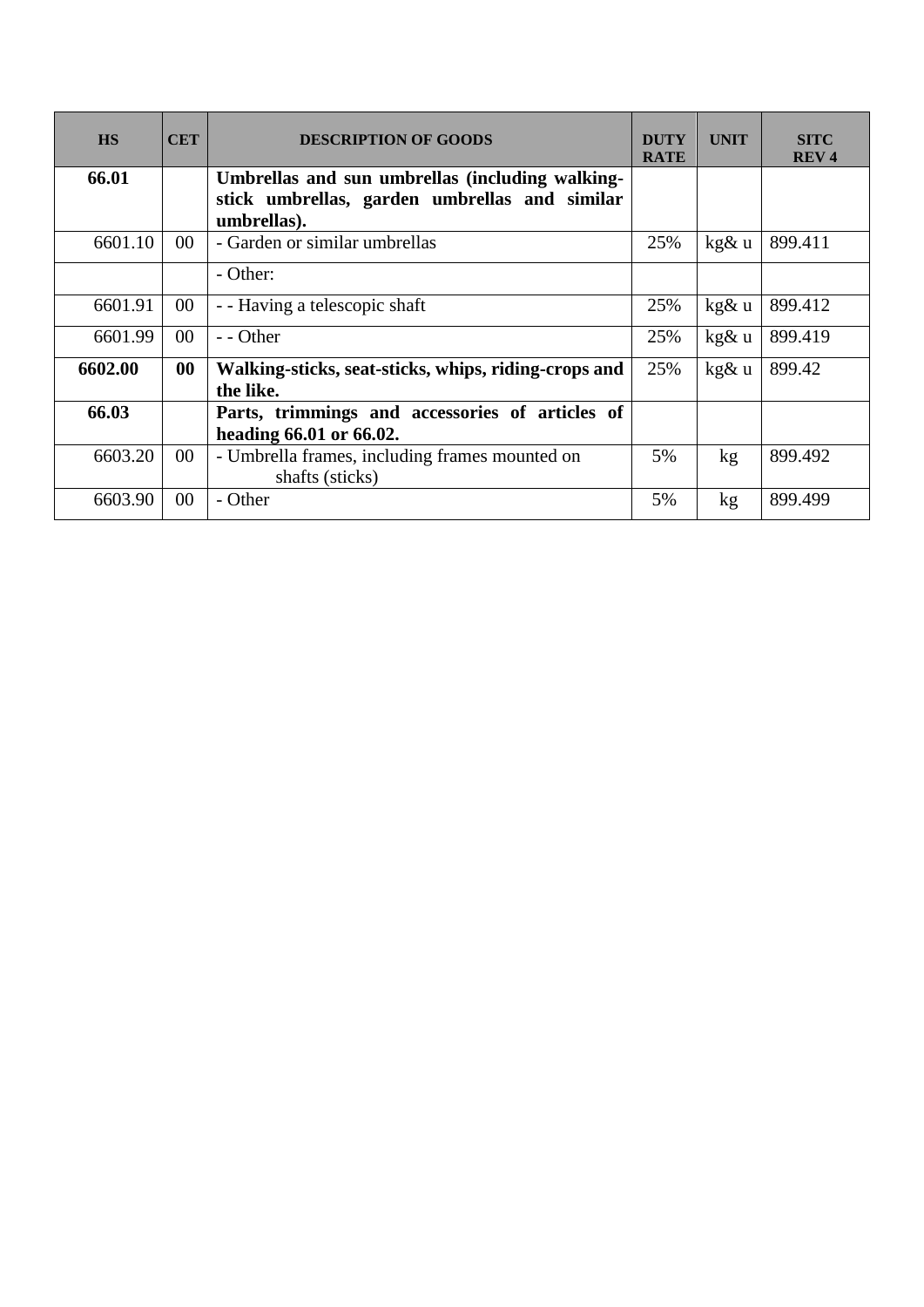# **CHAPTER 67**

#### **PREPARED FEATHERS AND DOWN AND ARTICLES MADE OF FEATHERS OR OF DOWN; ARTIFICIAL FLOWERS; ARTICLES OF HUMAN HAIR**

- 1. This Chapter does not cover:
	- (a) Straining cloth of human hair (heading 59.11);
	- (b) Floral motifs of lace, of embroidery or other textile fabric (Section XI);
	- (c) Footwear (Chapter 64);
	- (d) Headgear or hair-nets (Chapter 65);
	- (e) Toys, sports requisites or carnival articles (Chapter 95); or
	- (f) Feather dusters, powder-puffs or hair sieves (Chapter 96).
- 2. Heading 67.01 does not cover:
	- (a) Articles in which feathers or down constitute only filling or padding (for example, bedding of heading 94.04);
	- (b) Articles of apparel or clothing accessories in which feathers or down constitute no more than mere trimming or padding; or
	- (c) Artificial flowers or foliage or parts thereof or made up articles of heading 67.02.
- 3. Heading 67.02 does not cover:
	- (a) Articles of glass (Chapter 70); or
	- (b) Artificial flowers, foliage or fruit of pottery, stone, metal, wood or other materials, obtained in one piece by moulding, forging, carving, stamping or other process, or consisting of parts assembled otherwise than by binding, glueing, fitting into one another or similar methods.